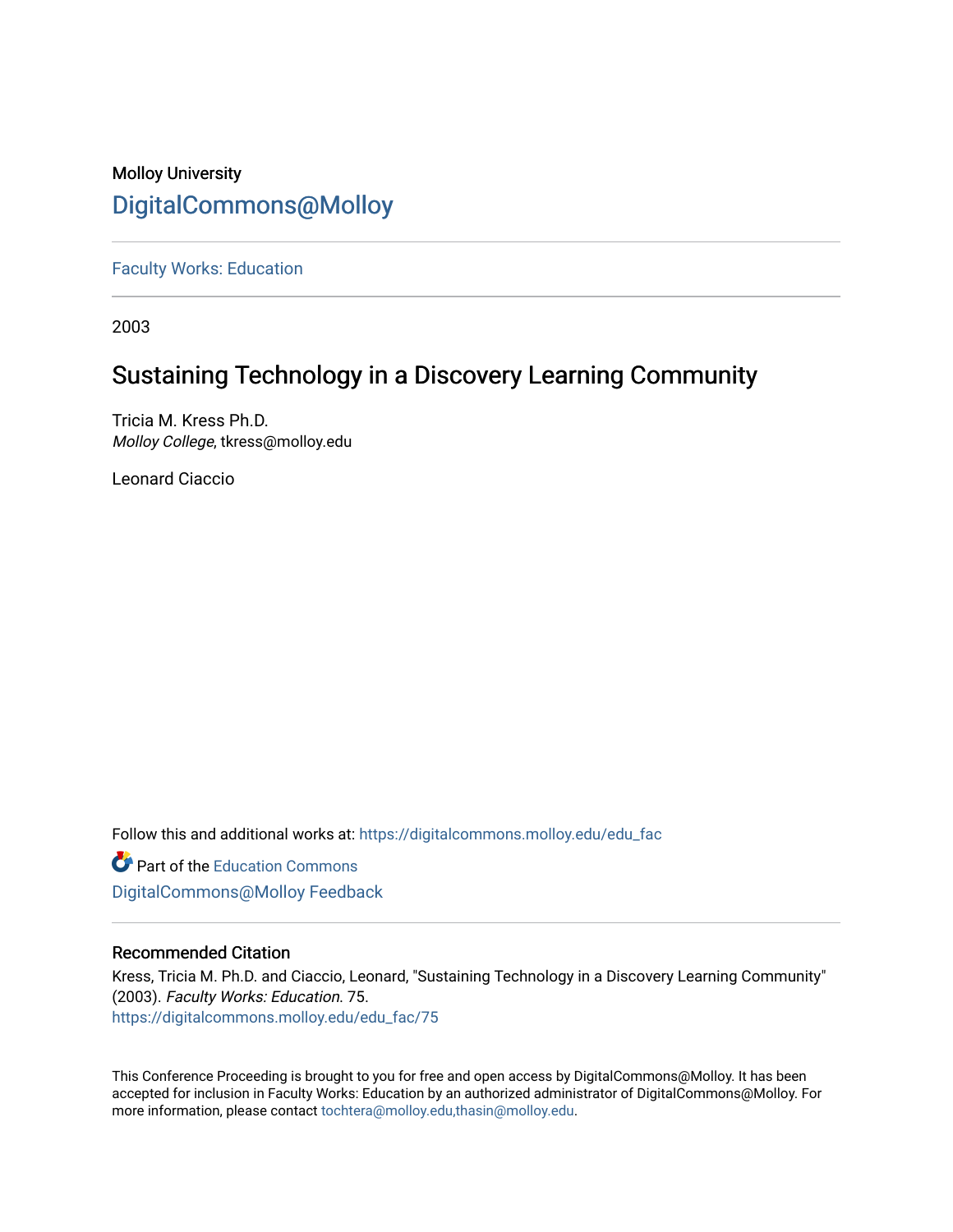## **Sustaining Technology In a Discovery Learning Community**

**Tricia M. Kress Leonard Ciaccio The Discovery Institute The College of Staten Island City University of New York http://discovery.csi.cuny.edu triciakress@hotmail.com 718-966-1129**

#### **Introduction**

Difficulty integrating technology into classrooms is a well-known challenge. As early as the 1920's, radio and film were predicted to be innovations that would change the classroom. In the 1950's, it was television, in the '60s and 70's teaching machines, and from the '80's to the present, computers. Generally, the teachers who embrace technology are the rare minority, and those who don't are blamed for the break-down in implementation because they are regarded as showing, "indifference, lethargy, even antagonism, toward this revolutionary means of communication" (Tyack & Cuban 123). But the truth of the matter is "in the top-down process of advocating and implementing technology, teachers [are] rarely consulted, though it [is] mainly their job to make it work in the classroom" (Tyack & Cuban 121). Currently, with the near universal availability of the personal computer, it is hard to understand why many teachers still do not use computers in their classrooms. If the machines are installed in their rooms and the teachers receive training, how is it that computers often go unused other than to reward children for finishing schoolwork early or for good behavior?

While working with the teachers employed at The Discovery Institute, I have begun examining how and why some teachers use technology with their students while others don't, and have found that educating teachers rather than training teachers to use technology and providing the support of a community of learners seems to play a significant factor in whether a teacher will or will not use technology to enhance her or his classroom. Through further interviews and focus group observation, I expect to find that teachers who merely receive training outside a discovery learning experience and without the professional and emotional support of a community of learners will be less likely to effectively use technology in their classrooms.

#### **Training vs. Education**

To explain this problem, I will first examine the difference between training and education. Even if a teacher is given a traditional training course on how to use a computer, and even if that teacher claims the experience was helpful and enjoyable, this may not result in using technology in the classroom. "[T]raining involves the honing of a person's mind so that his or her mind can be used for the purposes of someone other than that person. Training thus typically entails a radical divorce between knowledge and the self. Here knowledge is usually defined as a set of skills or a body of information designed to be put to use, to become operational, only in a context determined by someone other than the trained person" (Noble 2). Because of this, while teacher training might stem from good intentions, its results are often unproductive. Training a teacher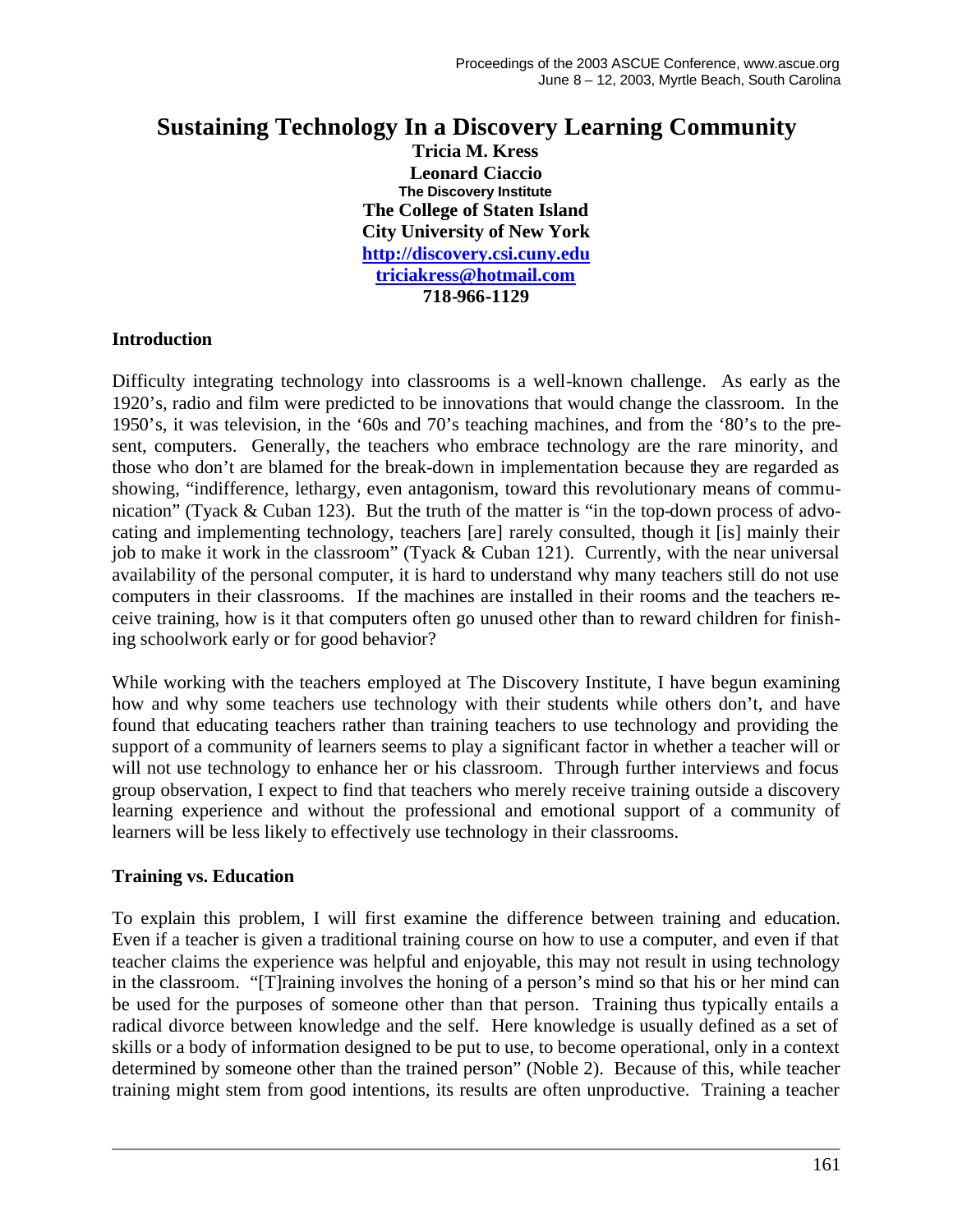to perform specific tasks on a computer tends to confine rather than empower the teacher when (s)he tries to use the computer for purposes other than those (s)he has been trained to do. In this case, the teacher has no scope of how to apply these skills outside of the lesson completed during training.

In order for these skills to be more generally applicable, the teacher must be educated, not trained how to use them. A teacher must learn to use these skills within a context of solving a problem or completing a task of their design in order to remove the skills from the abstract and place them in the realm of their experience.

> "When the subject matter is psychologized, that is, viewed as an out-growth of present tendencies and activities, it is easy to locate in the present some obstacle, intellectual, practical, or ethical, which can be handled more adequately if the [skill] in question be mastered. This need supplies the motive for learning… But when material is directly supplied in the form of a lesson to be learned as a lesson, the connecting links of need and aim are conspicuous for their absence" (Dewey 25)

## **Learning Communities**

My research (which will be discussed in more detail later) shows that teacher learners can more effectively transform their classrooms with support of other people who are essentially working toward common interests and goals. Within the learning community they are treated as professionals, capable of creating and building a knowledge base with which to enhance and transform their teaching strategies and classrooms. The community is a place where teachers' ideas can be given legitimacy, thus empowering teachers to transcend the oppressive environment that often comes along with working in a bureaucratized school system. The community itself should be comprised of teachers with different experience levels and disciplines, ranging from the English teacher with two years experience to the veteran science teacher with 30 years experience. All teachers involved in the group are full participating members of the community, where the different experience levels can create an apprentice-like situation where newer teachers can learn by doing tasks with the assistance of master teachers. And while, at first glance, this may seem to be a uni-directional information exchange, it isn't. Newer teachers will bring with them their own ideas and experiences that will vary from the old timers' ideas and experiences, thus creating a multi-directional exchange of information that will create a continuously evolving, evergrowing, self-sustaining community of learners.

When using the learning community to educate teachers to use computers, one cannot simply sit the teacher down alone and tell her or him to use the machine. For new users or resistant users, the computer can seem threatening, overwhelming, and often adversarial. There must be a zone of comfort established, and this can be achieved by having a supportive community of learners to engage with. "Rather than asking what kinds of cognitive processes and conceptual structures are involved, [we must] ask what kinds of social engagements provide the proper context for learning to take place" (Lave & Wenger 14). In the case of learning to use technology, the learning community is essential in demystifying the tool. Teachers within the community must have a sense that there is more to the computer than merely the use and significance of it. "[T]he trans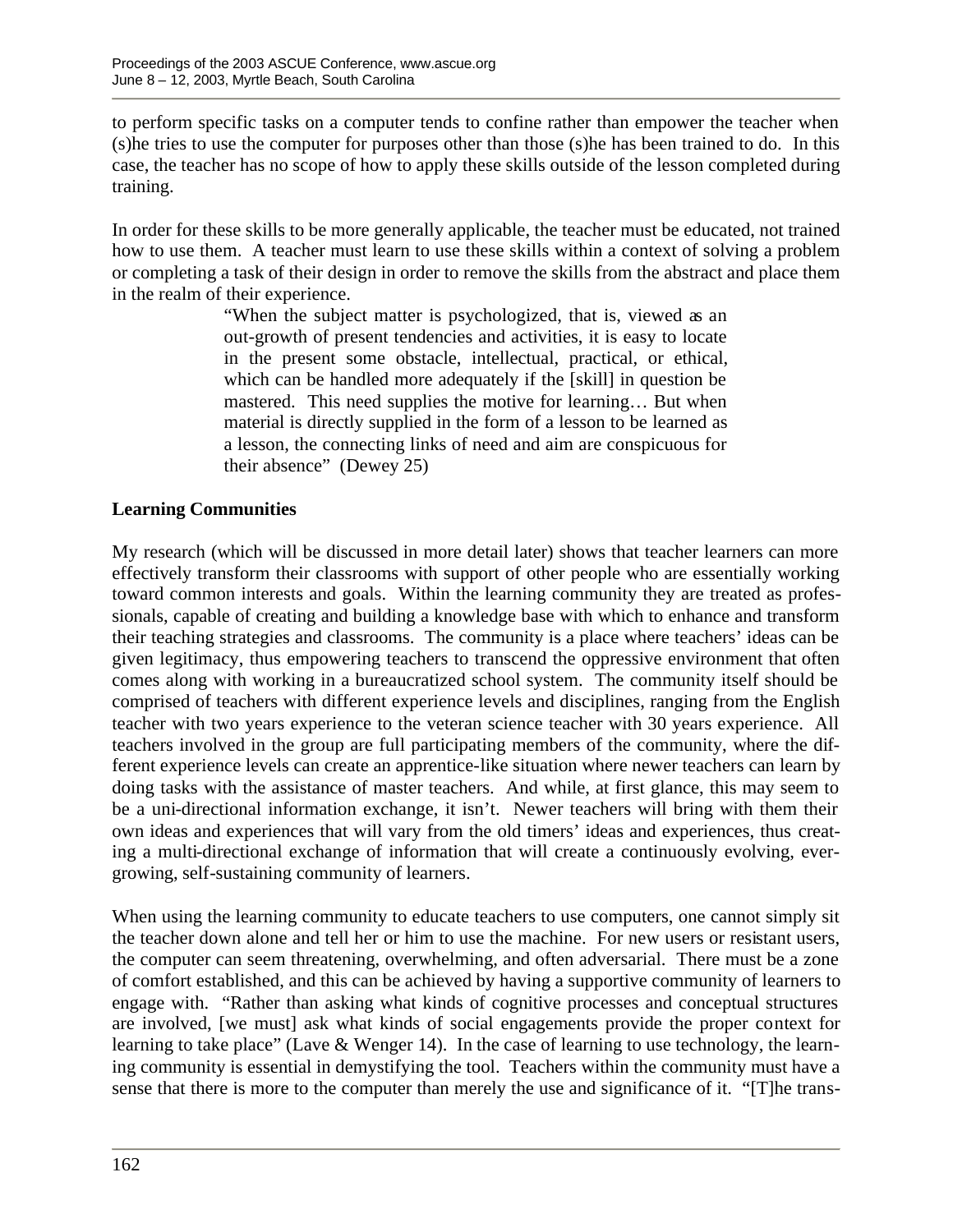parency of any technology always exists with respect to some purpose and is intricately tied to the cultural practice and social organization within which the technology is meant to function: It cannot be viewed as a feature of an artifact [of the community] in itself but as a process that involves specific forms of participation, in which the technology fulfills a mediating function" (Lave & Wenger 102). Teachers must see past the computer as object and understand it as a necessary part of the culture of the learning community.

> It might be useful to give a sense of this interplay by analogy to a window. A window's invisibility is what makes it a window, that is, an object through which the world outside becomes visible. The very fact, however, that so many things can be seen through it makes the window itself highly visible, that is, very salient in a room, when compared to, say, a solid wall. Invisibility of mediating technologies is necessary for allowing focus on, and thus supporting visibility of, the subject matter. Conversely, visibility of the significance of the technology is necessary for allowing its unproblematic—invisible—use. (Lave & Wenger 103)

With this type of understanding, the computer can be used for its intended purpose, that is, enhancing knowledge production, informational exchange, and curriculum development. In addition, by effectively using the technology for tasks within the community, the teacher helps to further extend her or his membership within the community of practice, and by having others in the group who can share knowledge and assist when obstacles arise while using the technology, the teacher less frequently has the fear of the machine controlling her or him rather than the other way around. Thus, the computer can be used as it is intended, as an informational "window" to the world revolving around the education within the learning community.

### **The Discovery Institute**

In its design the Discovery Institute aims to create an environment that nurtures teacher education through the support of a learning community. In the words of its founders, The Discovery Institute began in 1987 as the Discovery "Center" when Drs. Leonard A. Ciacccio, Biology; and James W. Sanders, Teacher Education, secured a \$6,000 grant to work with 4 high school teachers in redeveloping their four different academic curricula into classroom activities, using an interdisciplinary theme that would engage their students in learning more actively. They hoped that more interesting classrooms would result in more students graduating from high school adequately prepared for college.

Today, more than 50 additional grants later, this enterprise has expanded into a 4.5 million dollar annual operation. In 2001 the City University of New York officially made it an "Institute" with a mandate to disseminate programs throughout the University. The 10 full-time and 2 half-time professional staff, 8 of them retired teachers who began as participants in the Institute's programs, assisted by over 30 New York City master teachers and 50 College of Staten Island/CUNY faculty, and supported by 5 full time administrative assistants, implement the Institute's projects.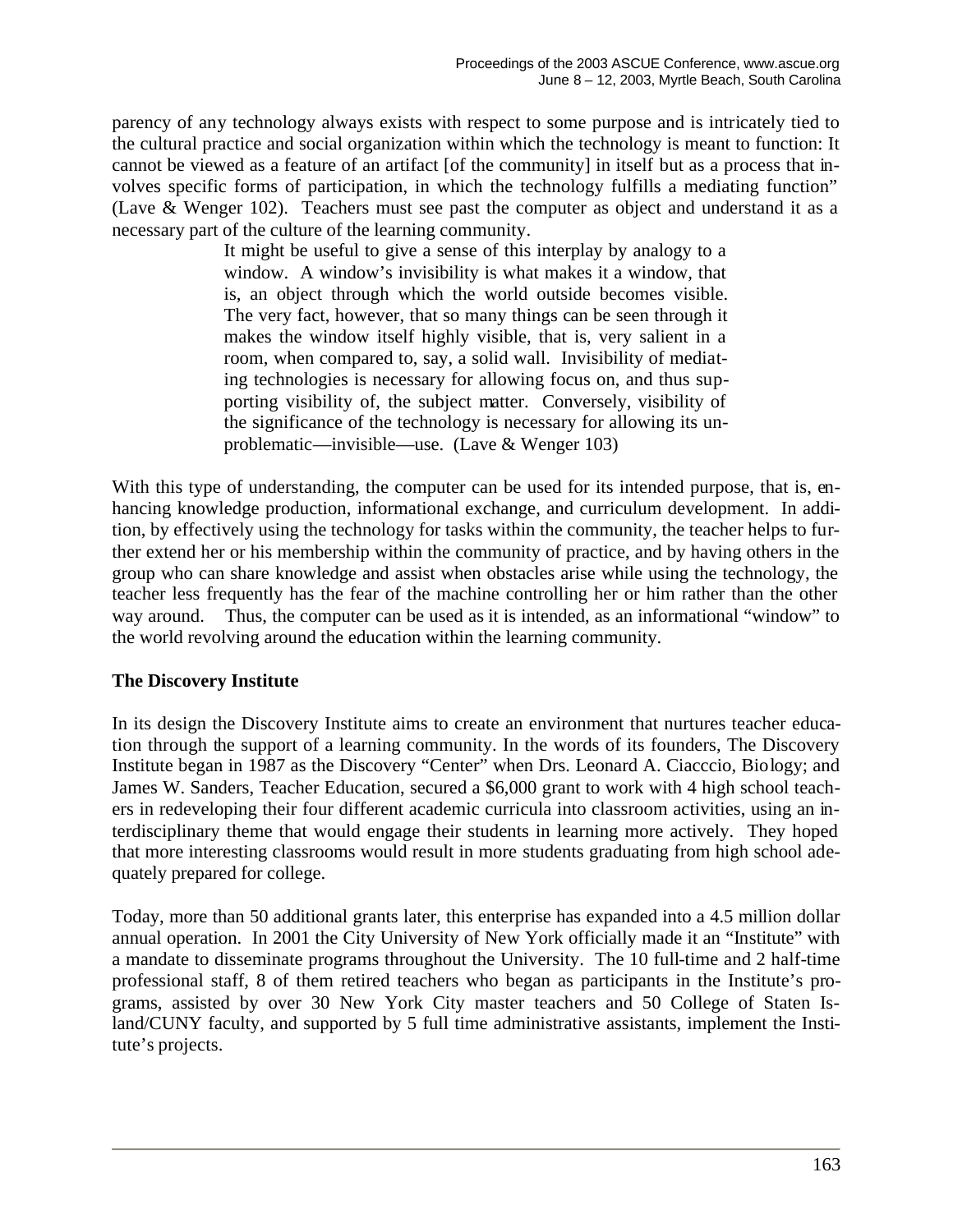All projects are integrated into a single mission: the renewal of teaching, mostly through the professional development of in-service teachers, but more recently through the redevelopment of pre-service teacher education programs and recruitment of highly qualified new teacher prospects through a "Teaching Scholar" tutoring program. All professional development efforts stress the need for teachers to turn learning over to students through a discovery approach, to integrate disparate subjects by working together on common themes, to incorporate State learning standards into all lesson plans, to attend to basic skills development, and to relate lessons to the real world of students.

However, within the above parameters, teachers are left entirely to their own creativity to design lessons and activities to use in their classrooms. This is the Discovery Institute's fundamental philosophical principle, and the basis of its success. All professional development efforts respect teachers' professional integrity. Discovery Institute staff never dictate to teachers. They serve only as resources. Within the State-mandated curriculum, teachers create their own curricular activities, and implement these in their own way. The Institute provides no ready-made curriculum guides or materials, and discourages teachers from using such. Experience has confirmed that an imperfect lesson personally developed by the teacher has more impact on students than a perfect lesson borrowed from an "expert". Every teacher has to "reinvent the wheel." The hundreds of curriculum development workshops conducted at the Institute every year all stress this principle, which results in the Institute's signature achievement: TEACHER EMPOWERMENT.

It is because of this philosophy that the Discovery Institute expects that all teachers involved take responsibility for creating their own curriculum and taking charge of their own professional development. Everything is done through teams, or communities of teachers. There are never "professional developers" involved to tell teachers what to do. The process is implemented through a system of curriculum development teams representing each major academic subject. Teams meet weekly after school and more frequently during intensive sessions over the summer. The team members exchange ideas, discuss, critique and develop lesson plans together. Each group has a Discovery Institute "master teacher" who facilitates, but never dictates what the team is to do.

With all this in mind, the over-arching discovery learning process is the perfect environment for helping teachers to incorporate computers into their classrooms. Aside from the fact that many computer software programs make traditional rote learning more tolerable, if used properly, computers put students (and teachers) in open-ended learning situations. Computerized classrooms also force radical changes away from the traditional teaching/learning relationship: from lecturing to coaching, from whole group to individualized instruction, from silent to interactive classrooms, from all students learning the same things to different students learning different things.

### **Learning Communities as Technical Support**

As beneficial as all this is, and as enthusiastic as teachers might be about making these types of transformations in their classrooms, there is an element of resistance that is involved in this too. Resistance is "a word for the fear, dislike, hesitance most people have about turning their entire lives upside down and watching everything they have ever learned disintegrate into lies. 'Em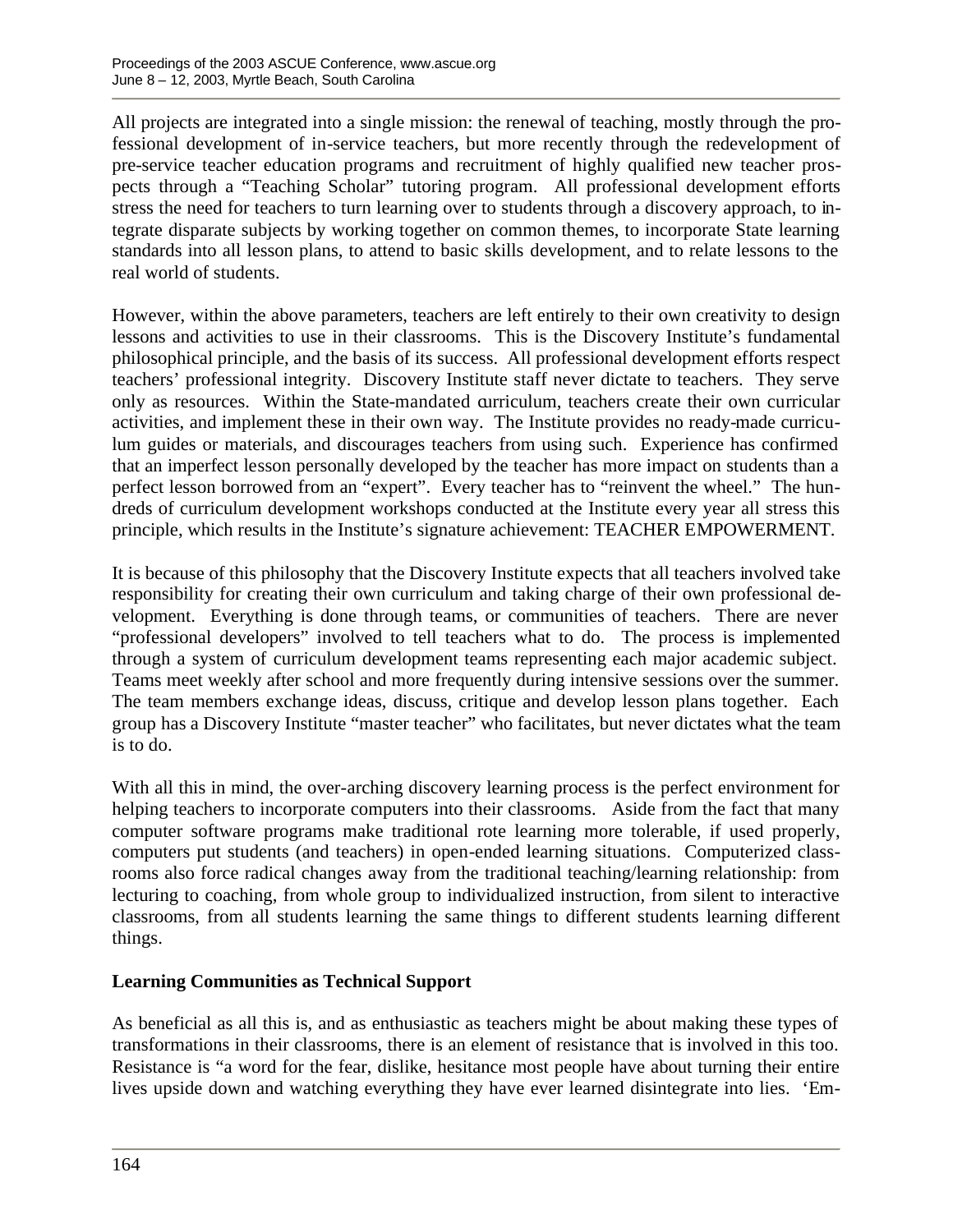powerment' may be liberating, but it is also a lot of hard work and new responsibility to sort through one's life and rebuild according to one's own values and choices"(Lather 76). When suddenly a teacher has to redefine everything she or he knows about what it means to be a teacher, when their identity as teacher has suddenly shifted to not just teacher but learner, there is a perception that power or authority has been removed rather than supplied, and this is where the support of the learning community becomes so crucial. "Familiarity breeds contempt, but it also breeds something like affection. We get used to the chains we wear, and we miss them when removed" (Dewey 28). Without the support of a community with which to develop a new identity, teachers will go back to working in a way in which they are familiar—the way in which they were taught—*without* technology. While they may feel confined in their old ways, if they do not have strong support for the new ways they wish to embrace, most will inevitably revert to what they knew before their transformation. This is a critical aspect of why the implementation of technology will break down outside the learning community while being sustained within it.

### **Research**

Over the past few months I have gotten to know many of the teachers at the Discovery Institute by joining them as they work together during round table discussions and in the computer labs. Outside the curriculum groups I conduct in depth one-on-one interviews. These interviews show that the teachers who do not use computers with their students (whether they consider themselves computer beginners or computer proficient) consistently have similar reasons for not doing so, just as the teachers who do use technology have similar reasons and ways for using computers. Usually, even though the reasons for not using computers are many, they all lead to the same thing: the teachers who do not use computers with their students, while having support at the Discovery Institute, do not have community support within their own schools. They have no colleagues who can offer a greater range of uses for the computer than they may already envision. This leads to false expectations of how the computer can be used, often causing teachers to set unreachable goals that feel overwhelming and impossible, thus the teachers abandon the idea of using computers at all.

In addition, because the task of using computers seems so immense, there is a distinct level of fear that accompanies the implementation of computer assisted learning in the classroom. Any fear teachers have of losing their status as the authority and knowledge base in the classroom is magnified by the computer because suddenly, just by its interactive nature, the computer demands that teachers become learners along side their students—unless of course the computer is being used merely to aid in traditional rote learning and test preparation. To exemplify this issue, let's consider some of the most commonly lamented problems of non-computer users, and examine some of the underlying contradictions and meanings behind the perceptions teachers may have about what it means to use computers with students.

Computer availability is one of the most common problems teachers site. Teachers often complain that there are not enough computers for students to use in the classroom. The teacher then must make special arrangements to take the class to the computer lab. Two examples of this are Nadine and Fran who work at the same school. Both claim to be computer proficient, having used computers consistently to type lessons, scan images, create charts, graphs, and complex equations for more than ten years, but neither uses computers with their students: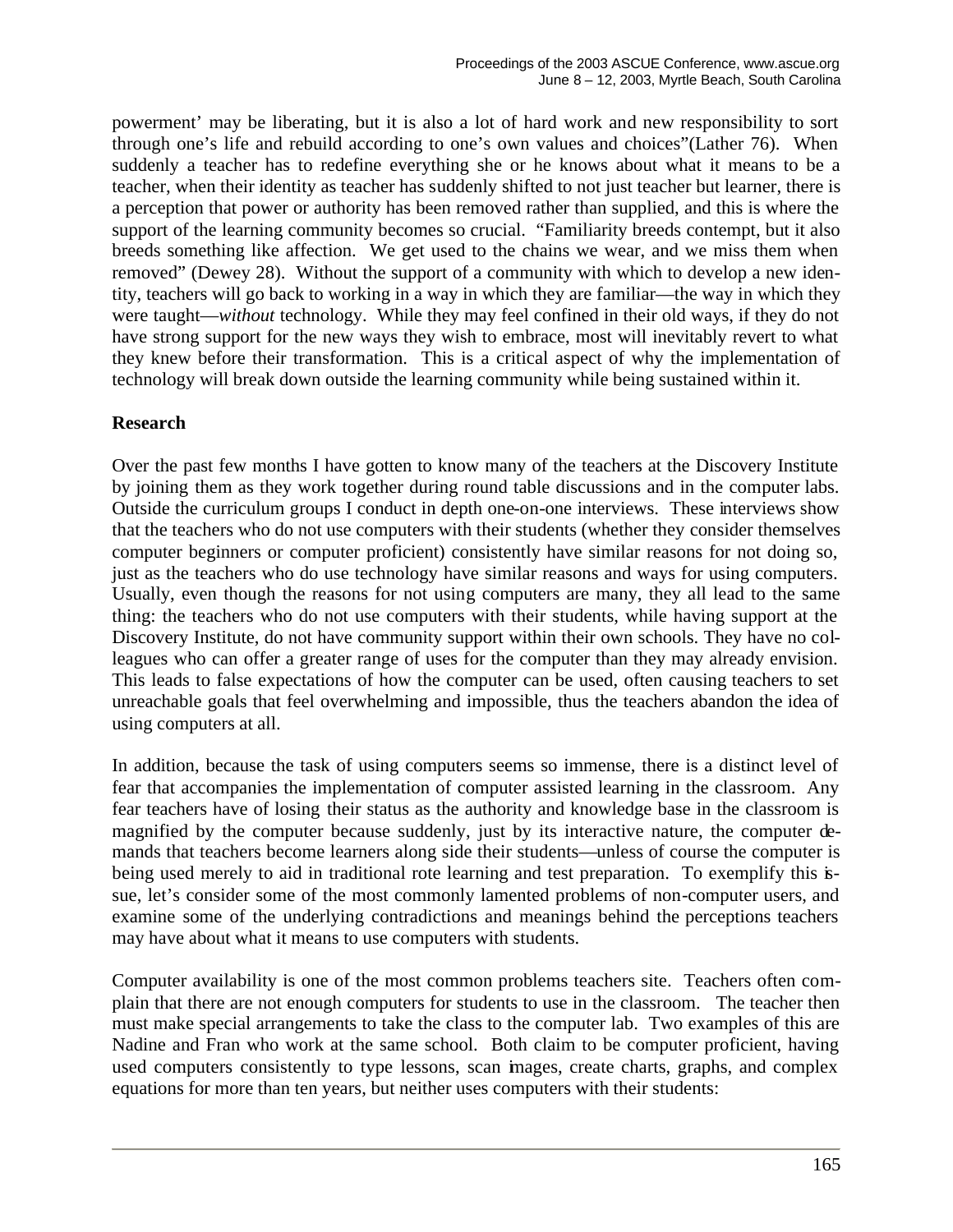Question: In what ways do you use computers with your students?

Nadine: "I don't. I would be willing to do it. But there's not enough space, and there are no rooms [computer labs] available."

Fran: "We don't use computers because we don't have enough of them in the science department. We have to make arrangements to bring the students to a lab, and sometimes we just don't have time in the curriculum for that."

However, another teacher, Howard, works at the same school as Fran and Nadine (in the same department as Fran) and uses computers with students easily. Responding to the previous question:

> Howard: "I do everything from simple lessons using multi-media [CD-ROM's about] circuitry to using the computer with a projector to show clips of how an earthquake behaves."

There is a contradiction here in the accessibility of computers within their school. Howard has no problem with computer availability, but Fran and Nadine do.

The problem here is not that one teacher has more computer lab privilege than the others, but rather, Howard understands that using computers with students does not necessarily mean that each student must have a computer to use. The computer is used as a tool where it isn't necessary for students to have individual machines. For Fran and Nadine, using computers means each student must have her or his own computer station. For example:

Question: Why do you not use computers with your students?

Nadine: The students have to get ready for the regents exam, and we don't have any real good regents prep on the computer. There's nothing out there that's worthwhile yet.

Question: How do you think computers should be used in the classroom?

Fran: As a learning tool to maybe do [solve] some genetics problems.

Both teachers indicate that the computer should be used for test preparation of some kind, and this type of work would traditionally be done by students individually. If computers were to be utilized in this way only, it would be impossible to conveniently accommodate all teachers and students in the school unless there were enough computers for all students to use. Yet, Howard understands that there is more to using the computer than just test preparation and questions. He uses it for motivational and illustration purposes with multi-media video demonstration, and this does not require that all students have their own machines. With a projector, this can be done using just one machine.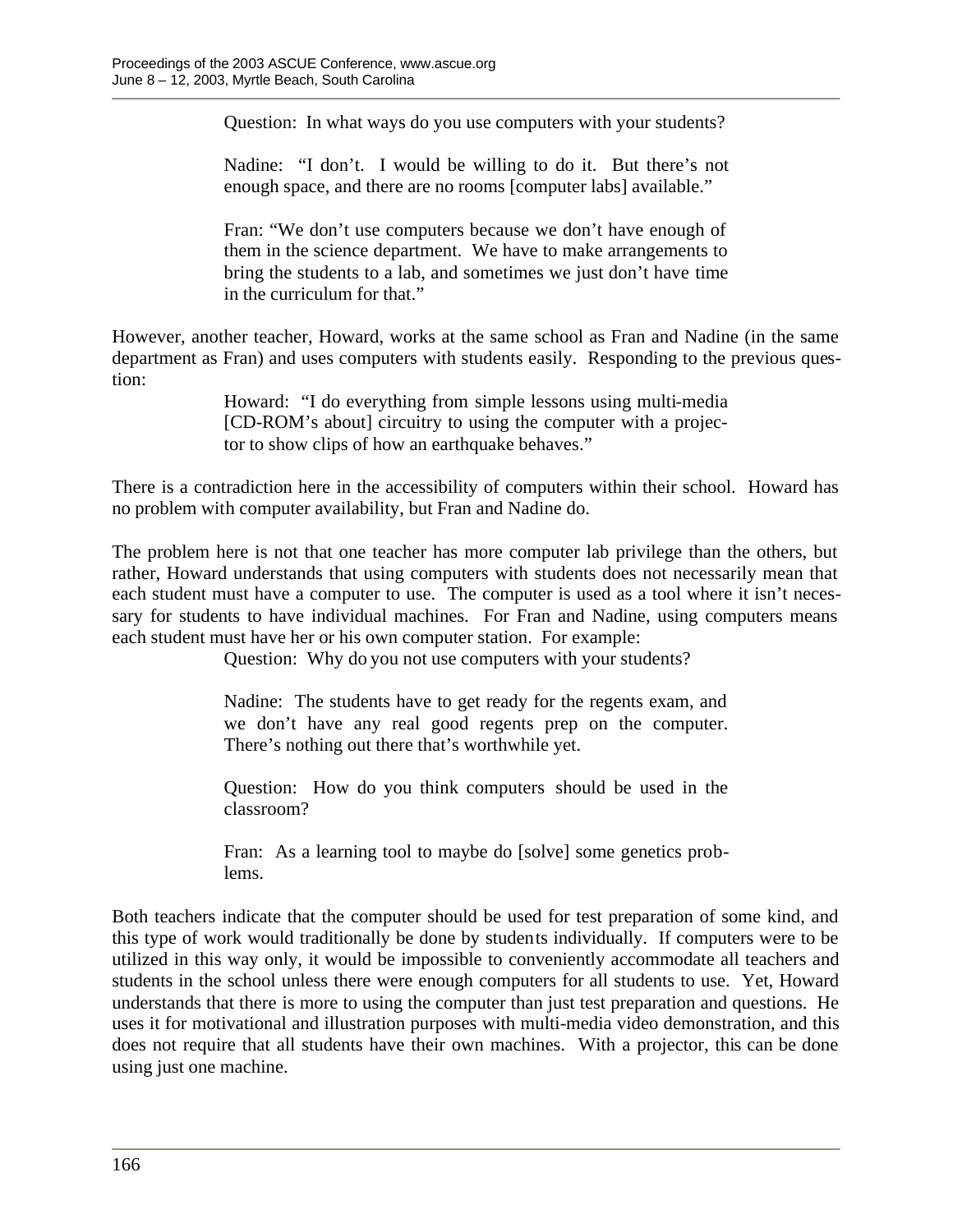Another common problem cited is a lack of technical support within the schools. Let's take for example Jeffrey who uses technology at home and at the Discovery Institute but will not use it in school, and again Fran who we heard from before:

Question: How accessible are computer labs in your school?

Jeffrey: Computer labs are accessible, but they may not have tech support. So if I have a problem with a computer, I could go down in flames in the lesson.

Question: What do you think would help you begin to use computers or continue to use computers more efficiently?

Fran: Maybe if there was some software I could use, and then maybe have someone show me how to use it. Also, if they could show me what problems I might have and then how to get out of them.

Initially, it would appear that the problem here is the lack of technical support provided by the school, but underlying is this: both teachers anticipate problems with the computers before they have even begun using them in their classrooms. They consistently experiment with computers at home and around other colleagues, but while students are around they do not. To run into a problem with the computers in front of students would mean that their knowledge might be subject to scrutiny, thus demeaning their authority as teacher and knowledge conveyor. There also may be the fear of students finding information that is contrary to what the teacher is trying to teach which then challenges the credibility of the teacher.

On the other hand, Phillip, who does not consider himself computer proficient, consistently uses computers with students.

> Question: How have your views about your students changed [since coming to the Discovery Institute]?

> Phillip: I realized they can do more than I ever thought they could. We have this program I-movie that they can do on their laptops. I can't do it, but the kids can. It might take me three days to create something with it, but it takes them one.

Unlike Jeffrey and Fran, Phillip is not afraid of not knowing something in front of the students. The students are more computer proficient, yet this is not intimidating. Phillip understands that using the computer changes the dynamic of the traditional teacher/student dichotomy. The students may know more about the technology than he does, just as he knows more than they do about the subject matter. Together, teacher and student can explore and learn. Instead of the teacher being the knowledge conveyor, the teacher is now a coach guiding the student toward knowledge discovery and production, because while the teacher might not be a computer expert, the student needs the teacher to help decipher and critique subject matter gathered with the computer. And while the student is not an expert in the subject matter, he or she might be more adept at navigating the technology. Thus by sharing the knowledge each possesses, teacher and stu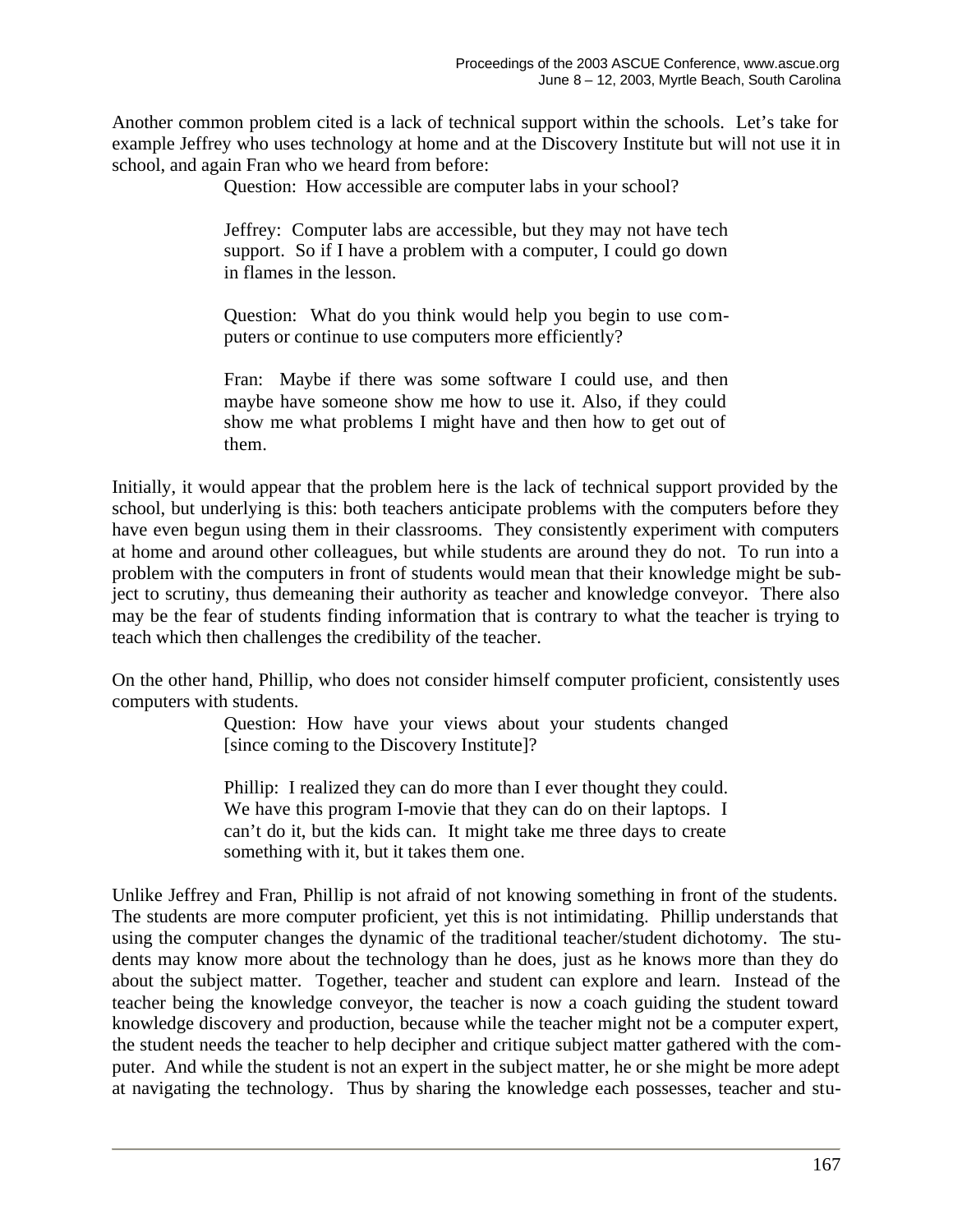dent can learn from each other rather than the teacher being the center of the learning process. But this perceived disempowerment is scary, and teachers often resist it because they feel that they no longer are in charge of their lessons or even their direction and outcome. With this new teacher/student relationship also comes a great deal of uncertainty.

It is because of these things that the support of a strong learning community is so important, and it's apparent especially in the interviews with Howard and Phillip. Howard uses technology in his school even though Fran and Nadine claim it's a difficult task. Part of the reason why Howard looks at using the computer differently than they do is because he shares an office with the school technology teacher—he has someone to talk about technology with every day. Then, in Phillip's school, there is a strong emphasis on technology. Each teacher is supposed to have a website, and all the students use laptop computers. Even though Phillip has little computer experience, he is surrounded by colleagues who believe in using technology in the classroom. This gives him the constant support of his peers. Fran, Jeffrey and Nadine do not have this same support base. Of the twelve interviews I conducted (7 were non-users, 5 were users), those who used technology had consistent support of a community within their schools, and those who did not use computers did not have the support of a community within their schools. This pattern was consistent with the exception of Peter who has a strong desire to use technology with his students, but is often refused computer access, so he encourages his students to use technology on their own by giving them web addresses that correlate with all of his in class lessons. Aside from him, all of the non-users gave up on using computers with their students because it proved to be too overwhelming and unpredictable. But those who used computers, even when working under the same conditions as some of their fellow teachers, did not have any problems using the computers, and their expectations of what computers should be used for were much smaller.

### **Conclusion**

As the research continues, this question arises: will this pattern continue? Will further interviews show that teachers without a strong community of technology users usually opt not to use technology themselves just as teachers who do not have a community of discovery teachers will opt not to use discovery method themselves? Since learning to use the computer is much of a discovery process itself, a learning community is essential for successful computer integration. Teachers do not want to give up all they have known of teaching. They do not want to disrupt their identities as teachers because that can be frightening and uncertain. However, with a strong community of learners to work with, teachers can learn to transform their classrooms to include technology just as the teachers at the Discovery Institute are learning to include discovery methods. And just as knowing the format of a discovery lesson doesn't necessarily translate into discovery learning, computer training doesn't translate into using computers in the classroom-- Fran, Nadine and Jeffrey illustrated that.

Technical support is crucial when trying to use technology, but in order to integrate it into the classroom, teachers need more than what an 800 number or a Microsoft office assistant can provide. While 24 hour hotlines can help solve why your computer isn't running smoothly, and an MS office assistant can offer suggestions on the proper formatting for a letter or resume, these things cannot help a teacher see beyond their own realm of experience. Neither of those types of support can suggest that a physics teacher use the computer to demonstrate how an earthquake